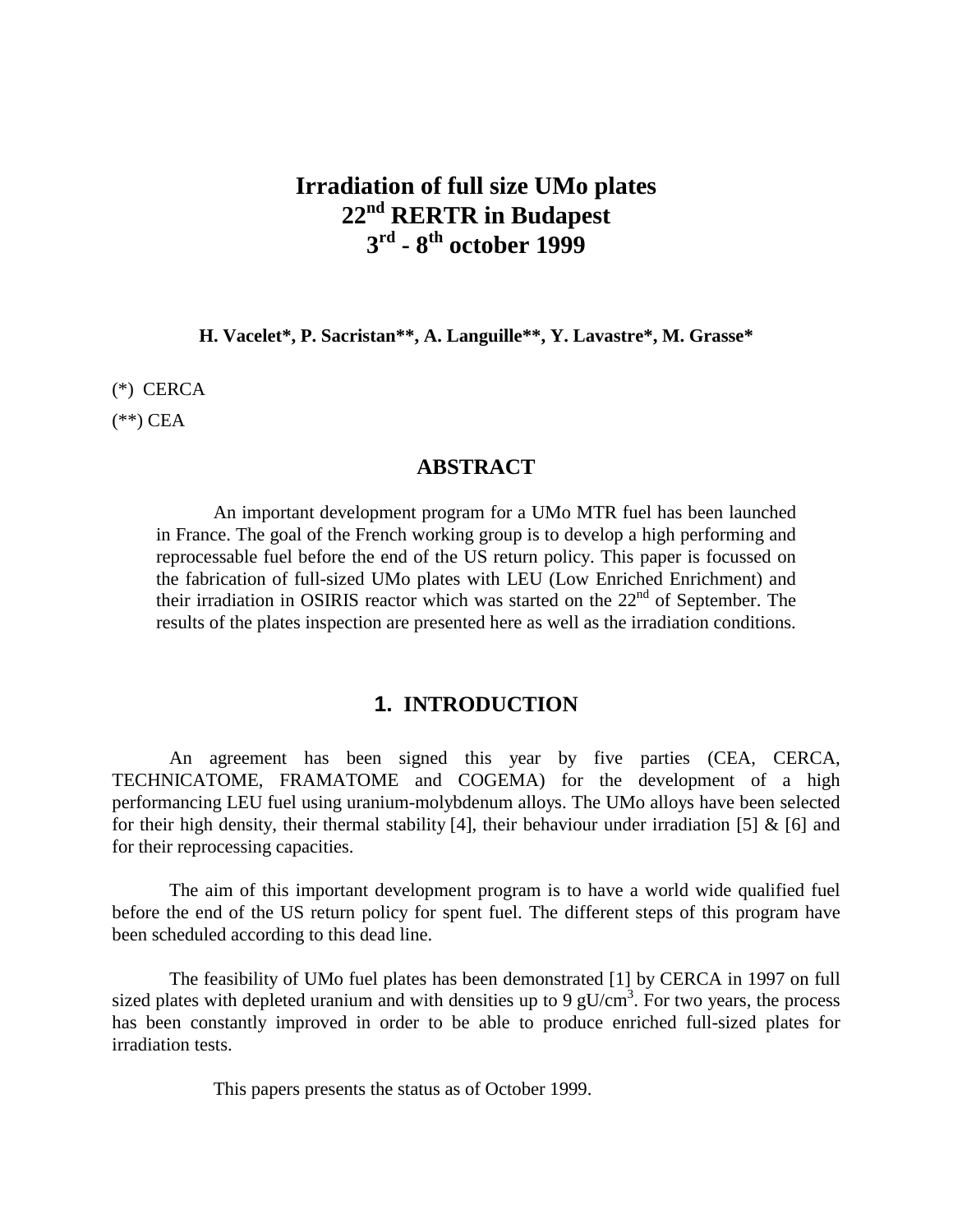## **2. ENRICHED FUEL PLATE MANUFACTURING BY CERCA**

### **2.1 Powder fabrication**

The UMo alloys chosen contain 7% and 9% of molybdenum.

They have been made by casting uranium and molybdenum followed by a heat treatment.

It has been checked that the heat treatment leads to a homogenous  $\gamma$  phase of uranium molybdenum alloy, as shown by the result of an X-ray diffraction figure.



The powders have been made by temporary means of production: they have been ground.

The morphology of the UMo powders is shown in figure 2.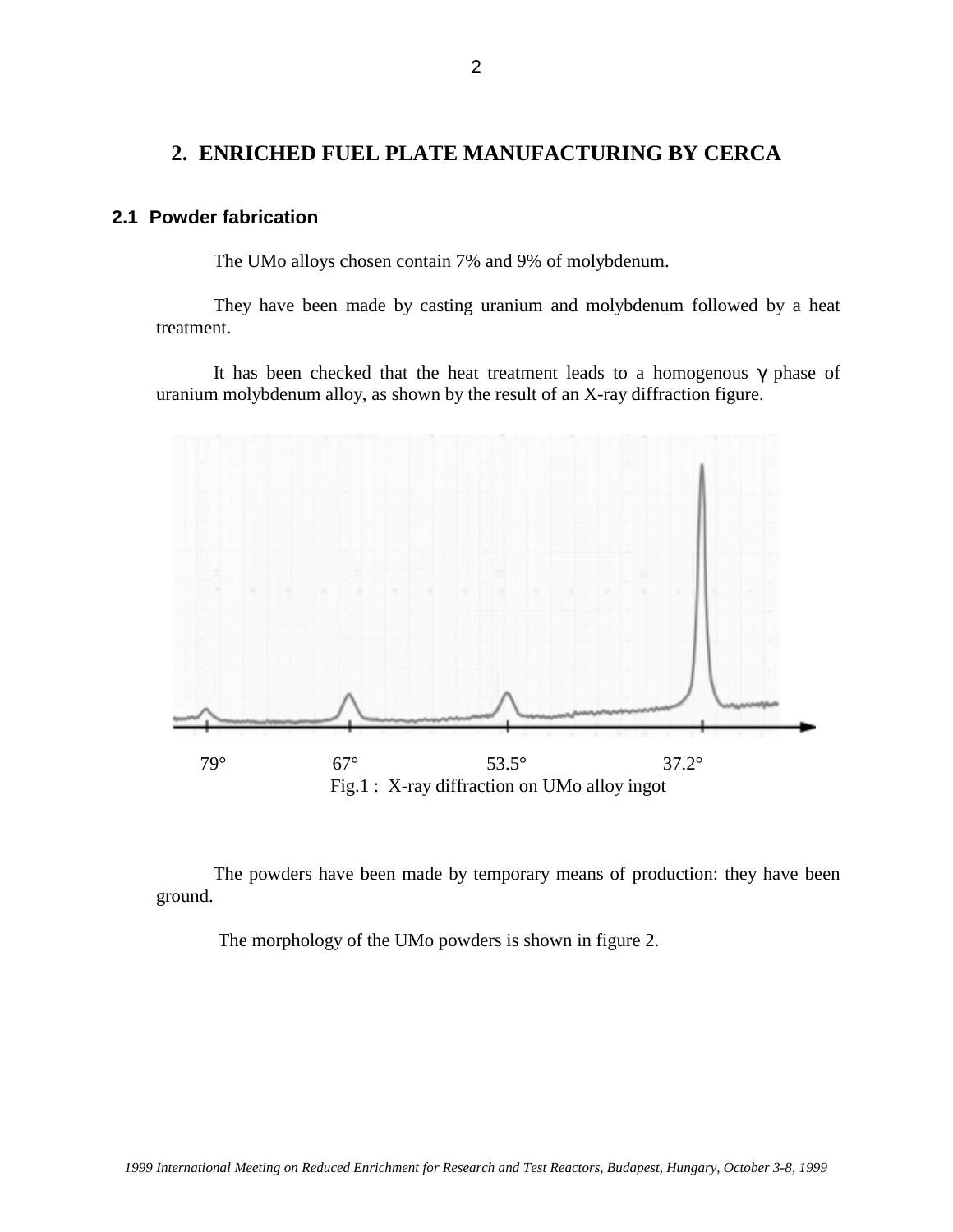

Fig 2 : ground UMo powder

On the other hand important studies have started on powder fabrication by atomisation.

#### **2.2 Fuel plate manufacturing**

CERCA masters the manufacture of high loaded plates due to a proprietary advanced process which allows densities up to  $6$  gUt/cm<sup>3</sup> with U<sub>3</sub>Si<sub>2</sub>. This process has been successfully improved to solve the problem of mixing aluminium and UMo powders that have very different densities. This process is available both for ground and atomised powders.

The volume fraction of fuel particles of both plates is 50 %. With such a volume fraction the densities are 8.1 gU/cm<sup>3</sup> for UMo 7% and 7.8 gU/cm<sup>3</sup> for UMo 9%.

## **3. FUEL PLATE INSPECTION**

#### **3.1 Destructive examination : micrographs**

The aim of these examinations is the measurement of the meat and cladding thickness. It shows the arrangement of the particles in the meat : nearly all the space is occupied by UMo particles . The figure 3 shows the meat in the current part and in the dog bone area.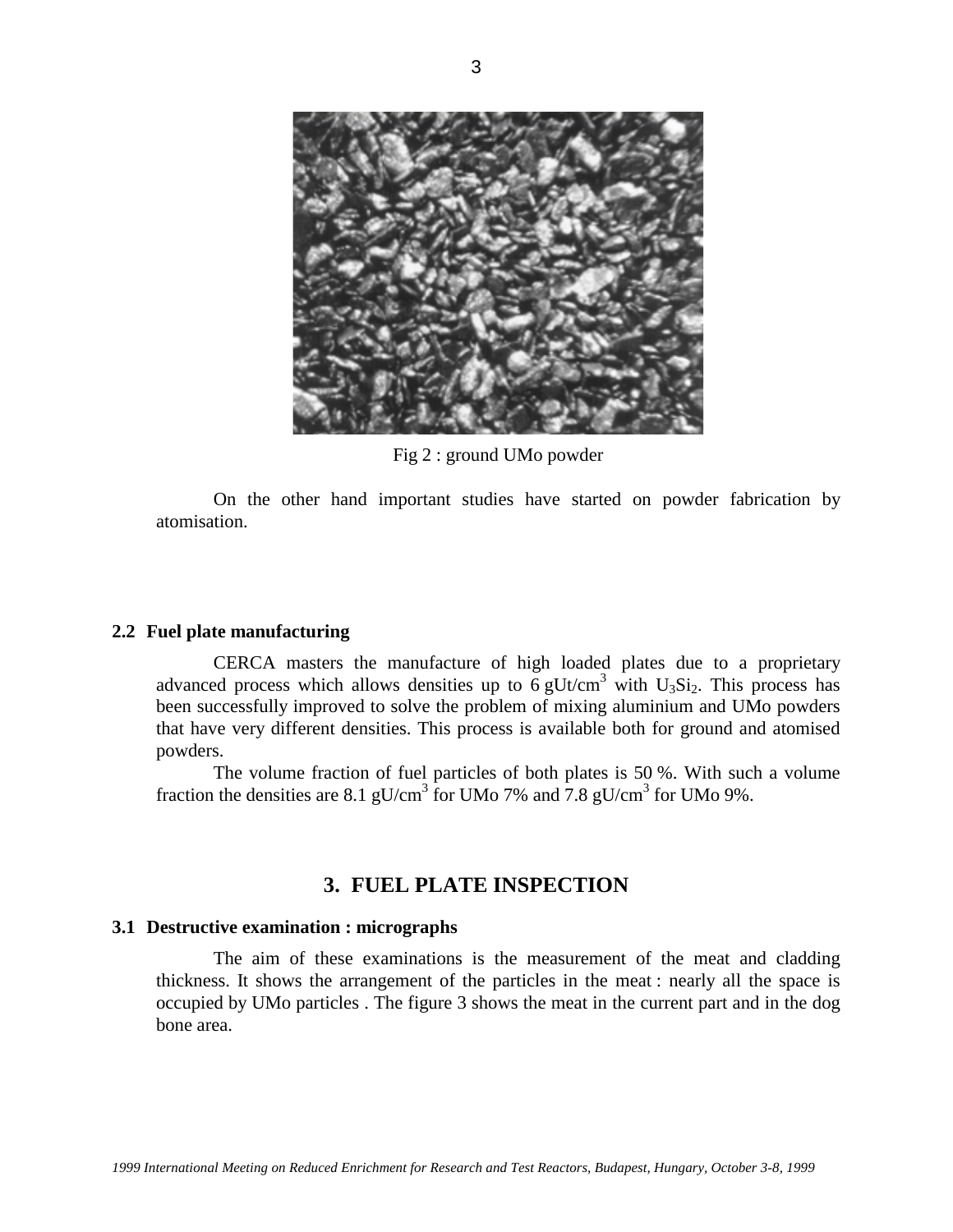

Dog bone area



current part



Dog bone area Figure 3 : micrographs of the UMo plates (9% Mo)

### **3.2 X-Ray X-RAY films**

Films are used to check the meat dimensions. The results are conform to the specifications.

### **3.3 Homogeneity of uranium distribution**

The homogeneity of uranium distribution is quantitatively inspected by means of a radiographic system with an X-ray spot that scans the length of the plate. The uranium density is determined by measuring the absorption of the beam.

The figure 4 shows the variation of the uranium density along the meat on UMo 7% and UMo 9% plates. The homogeneity is better than  $\pm 20\%$ .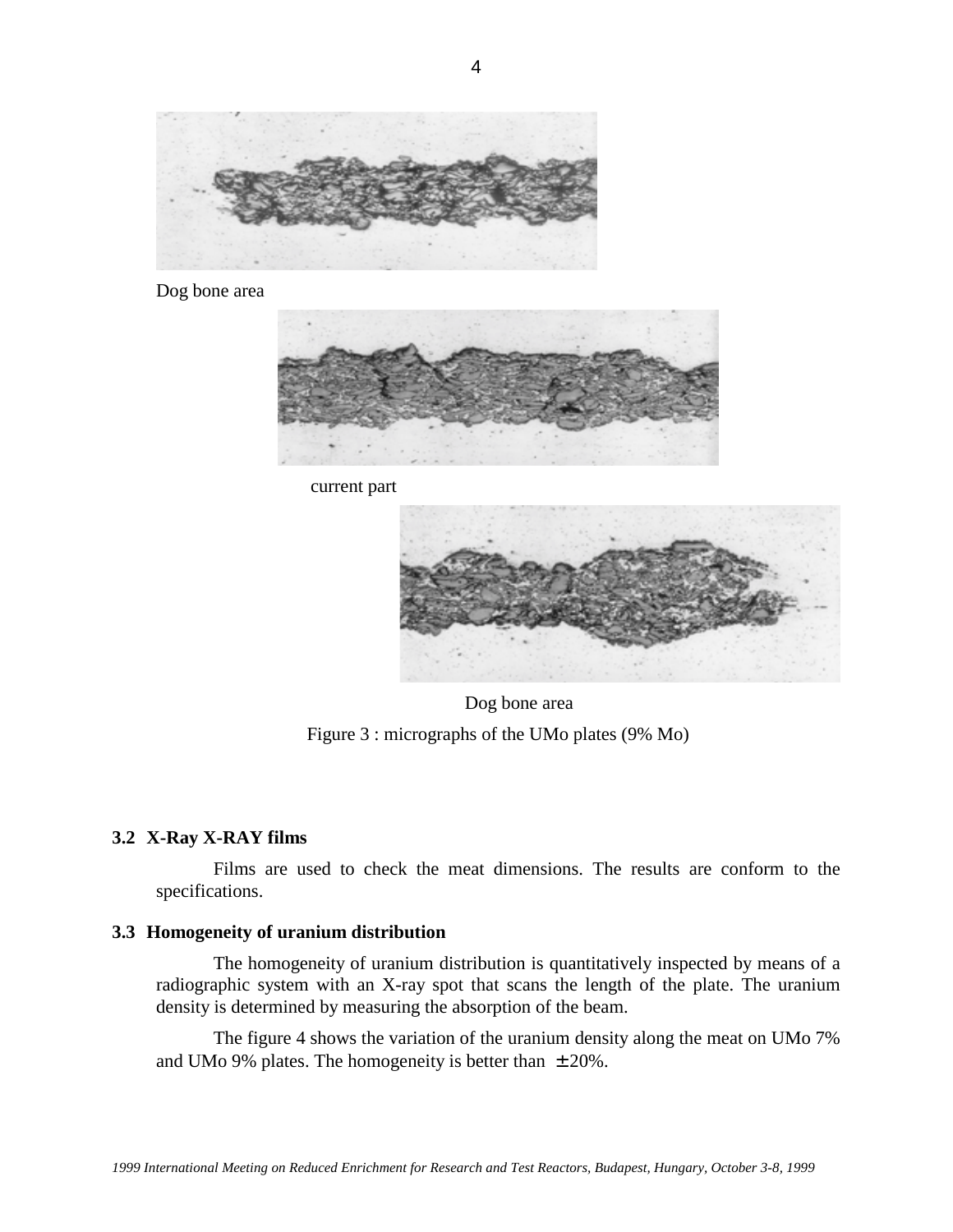

Figure 4: homogeneity of uranium distribution

#### **3.4 Ultrasonic inspection**

The aim of this inspection is to detect a delamination of the meat or a lack of bonding that did not lead to blistering.

Ultrasonic inspection has been carried out on fuel plates although it has previously been demonstrated [2] that this technique is limited by the difference in density between the meat and the aluminium of the edges. The transitory effects in the edge zone creates signals that are very similar to defect signals as shown in figure 5.



Figure 5 : Ultrasonic signals on a UAl<sub>x</sub> plate (1.2 gUt/cm<sup>3</sup>) with a standard defect and on a UMo plate without defect.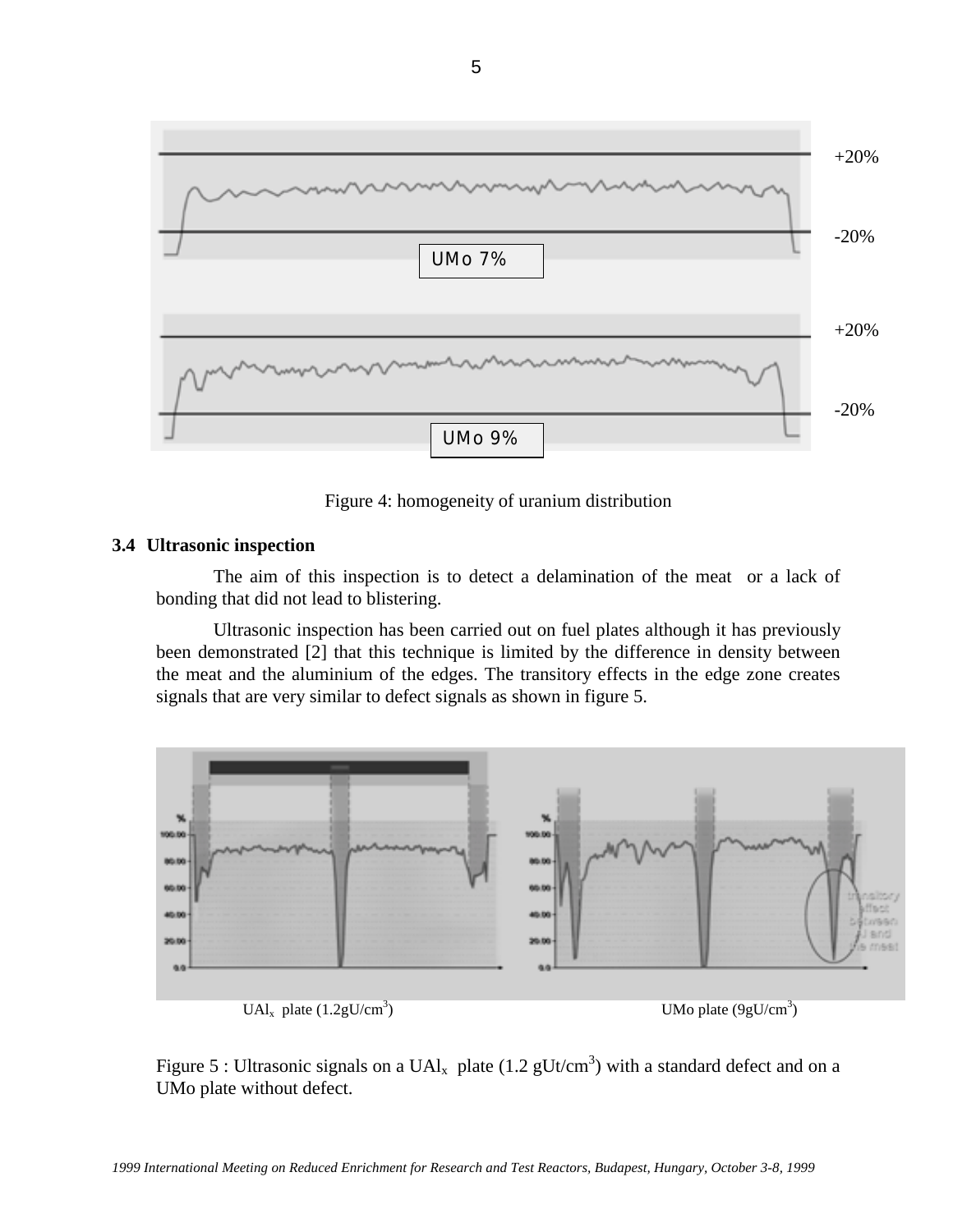# **4. IRRADIATION IN OSIRIS REACTOR**

#### **4.1 Irradiation device**

The aim of the IRIS irradiation device is to irradiate of experimental plates for research reactors. Subsequently, the objective of these irradiations is to qualify fuel plates that present new characteristics such as meat thickness, fissile medium, density, enrichment...), and to characterise their behaviour versus the burn-up (swelling measurement, absence of cladding rupture, …).

The irradiation device has the same external size as a standard  $U_3Si_2$  fuel element for OSIRIS (section, top and bottom end fittings…). It can accept four plates (either inert or fuel plates) that are separated by four inert plates made of aluminium.

The irradiation device is made up of a body linked to a top set that prevents the plates from sliding out during the irradiation (down-top flux in the core). This top set is retracted during inter-cycles in order to remove the plates for the swelling measurement.

#### **4.2 Swelling measurement device**

The IRIS swelling measurement device has been designed for the measurement of irradiated experimental plates. The activity of these plates requires an immersion in 3 meters of water.

The plate to be measured is slid between two grooved uprights. Two probes in opposition measure the thickness, and the results are stored in a computer. The probes can move vertically or horizontally on the surface of the plate with step motors. Two standard gauge plates are fixed on the device to allow the calibration of the system before each measurement

#### **4.3 Irradiation conditions**

The two plates are placed in the irradiation device called IRIS that is loaded in the reactor core.

The channels are heated from one side and the flow velocity is about 8 m/s. The thermal neutron flux in the plates is about  $10^{14}$  n/cm<sup>2</sup>/s. The power density in the UMo plates varies from about  $3.5 \text{ kW/cm}^3$  at the beginning of the irradiation to about 2.5 kW/cm<sup>3</sup> at the end of the irradiation that is to say when a burn-up of 50% is reached. The maximum temperature of the cladding is about  $110^{\circ}$ C and the outlet cooling water temperature is about 60°C.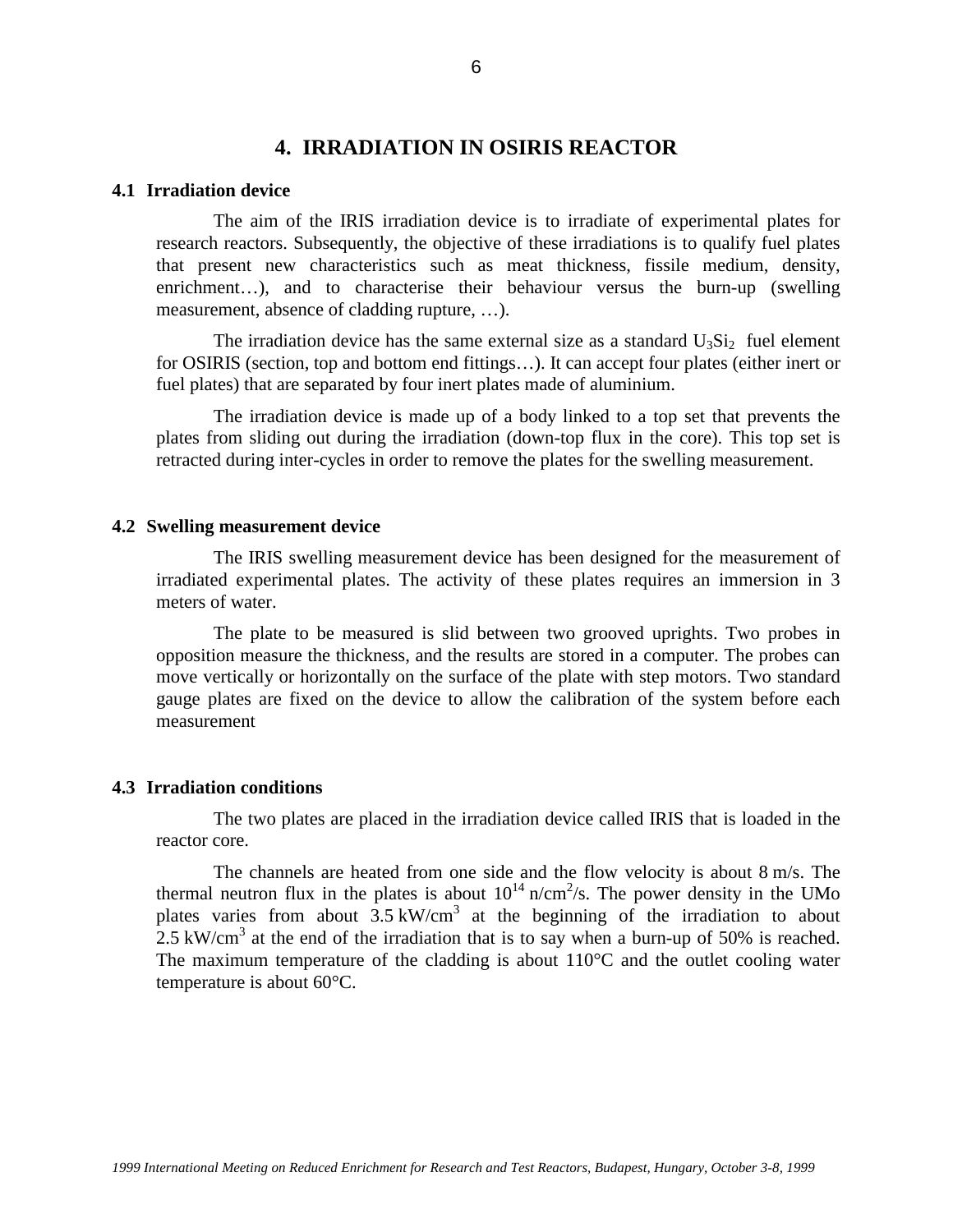# **5. TIME SCHEDULE**

The time schedule of this development program is presented hereafter.

| MTR HIGH DENSITY FUEL PROGRAM                      | 1997 | 1998 | 1999 | 2000 | 2001 | 2002 | 2003 | 2004 | 2005 | 2006 |
|----------------------------------------------------|------|------|------|------|------|------|------|------|------|------|
| <b>Fabrication</b>                                 |      |      |      |      |      |      |      |      |      |      |
| <b>Preliminary tests</b>                           |      |      |      |      |      |      |      |      |      |      |
| <b>Fabrication optimisation</b>                    |      |      |      |      |      |      |      |      |      |      |
| <b>Feed-back ANL PIE results</b>                   |      |      |      |      |      |      |      |      |      |      |
|                                                    |      |      |      |      |      |      |      |      |      |      |
| Phase 1: Full-sized Plates Program                 |      |      |      |      |      |      |      |      |      |      |
| <b>Fabrication</b>                                 |      |      |      |      |      |      |      |      |      |      |
| Manufacturing of plates for tests                  |      |      |      |      |      |      |      |      |      |      |
| Irradiation (in reactor 1/2)                       |      |      |      |      |      |      |      |      |      |      |
| Thermohydraulic studies                            |      |      |      |      |      |      |      |      |      |      |
| Safety files<br>Experiment Irradiation up to 60%BU |      |      |      |      |      |      |      |      |      |      |
| Cooling time and Transport                         |      |      |      |      |      |      |      |      |      |      |
| <b>Post-irradiation Examinations</b>               |      |      |      |      |      |      |      |      |      |      |
| <b>Examens Non destructive Examinations</b>        |      |      |      |      |      |      |      |      |      |      |
| <b>Destructive Examinations</b>                    |      |      |      |      |      |      |      |      |      |      |
|                                                    |      |      |      |      |      |      |      |      |      |      |
| Phase 2: Lead Test Assemblies Program              |      |      |      |      |      |      |      |      |      |      |
| <b>Fabrication</b>                                 |      |      |      |      |      |      |      |      |      |      |
| Manufacturing of plates/assemblies for tests       |      |      |      |      |      |      |      |      |      |      |
| Irradiation                                        |      |      |      |      |      |      |      |      |      |      |
| Thermohydraulic studies<br>Safety files            |      |      |      |      |      |      |      |      |      |      |
| Assembly irradiation (in reactor 1)                |      |      |      |      |      |      |      |      |      |      |
| Assembly irradiation (in reactor 2)                |      |      |      |      |      |      |      |      |      |      |
| Transport                                          |      |      |      |      |      |      |      |      |      |      |
| <b>Post-irradiation Examinations</b>               |      |      |      |      |      |      |      |      |      |      |
| Non destructive Examinations                       |      |      |      |      |      |      |      |      |      |      |
| <b>Destructive Examinations</b>                    |      |      |      |      |      |      |      |      |      |      |
| Reprocessing                                       |      |      |      |      |      |      |      |      |      |      |
| <b>Preliminary tests</b>                           |      |      |      |      |      |      |      |      |      |      |
| Depleted plates tests                              |      |      |      |      |      |      |      |      |      |      |
| Irradiated plates tests at 50%BU                   |      |      |      |      |      |      |      |      |      |      |
|                                                    |      |      |      |      |      |      |      |      |      |      |
| <b>Evaluation report</b>                           |      |      |      |      |      |      |      |      |      |      |

## **6. CONCLUSION**

The time schedule of the program has been respected.

The fuel plates were delivered at end of July. They were loaded in the OSIRIS reactor on the 22<sup>nd</sup> of September and the reactor diverged during the following night.

Swelling measurements are planned between irradiation cycles and after the last cycle. The irradiation will probably be completed by the end of spring 2000, and the swelling measurement will then give a good indication of the global behaviour under irradiation.

It has been planned that for the next RERTR meeting we will be able to have an idea of what the fuel test assemblies will be.